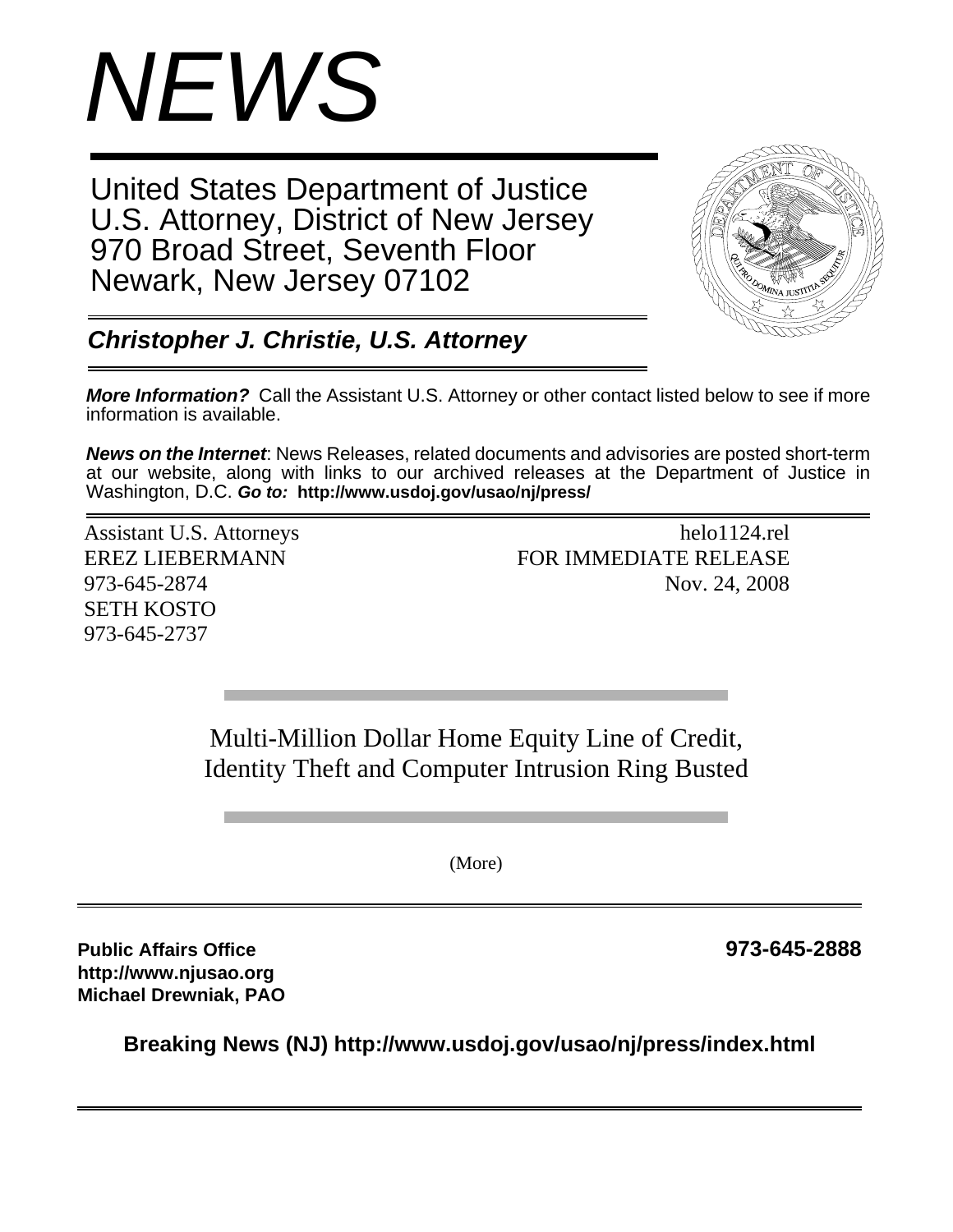NEWARK, N.J. – Law enforcement personnel in three states arrested four men this morning who are charged with engaging in an international conspiracy to deplete millions of dollars from U.S. victims' home equity lines of credit using personal information obtained through identity theft and unauthorized computer access, U.S. Attorney Christopher J. Christie announced.

Today's arrests bring to eight the number of individuals charged to date in New Jersey with participation in the scheme, in which the defendants conspired to deplete available funds from home equity lines of credit ("HELOCs") belonging to identity theft victims, either by engineering fraudulent wire transfers or by gaining unauthorized access to the victims' on-line bank accounts.

The four men arrested earlier today are Derrick Polk, 45, of Los Angeles, Calif.; Oludola Akinmola, 37, and Oladeji Craig, 39, of Brooklyn, New York; and Oluwajide Ogunbiyi, 32, of Springfield, Ill., who were expected to make initial appearances in federal courts in Newark, Buffalo, Los Angeles, and Springfield.

The defendants are part of a multi-national identity theft ring that operates in the United States, the United Kingdom, Canada, China, Japan, Vietnam, and South Korea, among other places. The defendants and their co-conspirators have acquired identity information of thousands of victims and used that information to conduct numerous fraudulent schemes, including depleting their victims' home equity line of credit (HELOC) accounts.

The Complaints charge that co-conspirators have withdrawn more than \$2.5 million from HELOC accounts belonging to innocent customers of banks and credit unions, and have attempted to withdraw at least approximately \$4 million more in ultimately unsuccessful transfers from HELOC accounts.

The Complaints charge that the defendants and their co-conspirators initiated the HELOC fraud by gaining access to confidential customer and account information used by customers of banks, credit unions, and credit card issuers to conduct financial transactions in the United States. This information included account holder names, addresses, dates of birth, account numbers, Social Security numbers, and account balances. Other account information frequently obtained by the co-conspirators during the course of the fraud included mothers' maiden names, security question answers, on-line user names, passwords, and other data used by banks and lending institutions to service and secure customer accounts.

According to the Complaints, the defendants and their co-conspirators compromised confidential customer account information relating to several large and small banks, credit unions, and credit issuers throughout the United States. The larger institutional victims identified in the Complaint included Citibank, JPMorganChase, Wachovia, Washington Mutual, and Bank of America, among others. Dozens of smaller banks and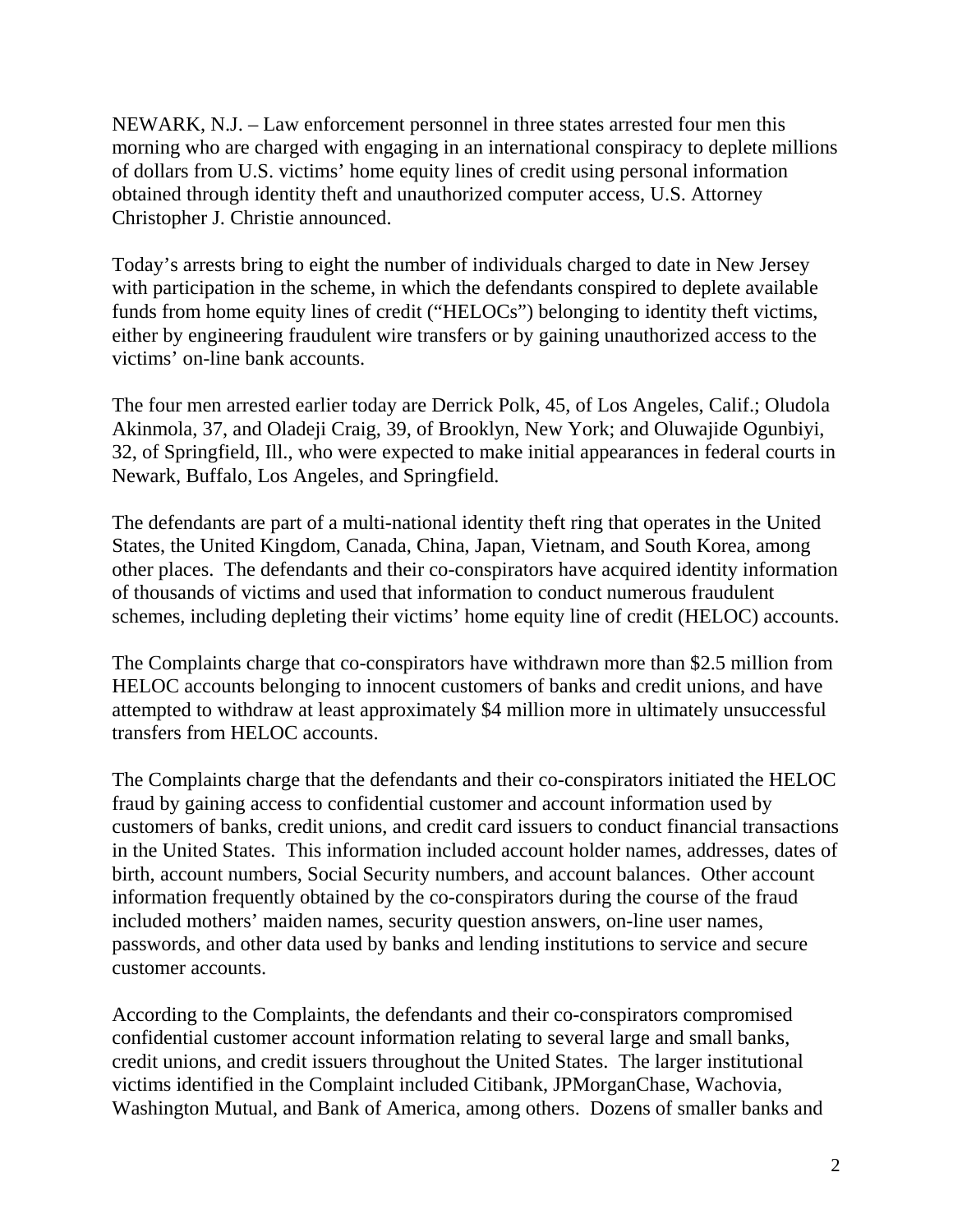credit unions have also been victimized, including the Navy Federal Credit Union, Pentagon Federal Credit Union, U.S. Senate Federal Credit Union, the State Department Federal Credit Union, and at least approximately eleven New Jersey-based financial institutions.

Each of the defendants is charged in a three-count complaint with conspiring to possess personal identification information with the intent to commit wire fraud (Count 1); conspiring to commit wire fraud (Count 2); and conspiring to gain unauthorized access to computers (Count 3). If convicted of charges in the complaint, each defendant would face a maximum of 50 years' imprisonment and up to \$1.5 million in fines.

The investigation to date has resulted in separate complaints brought between August and October 2008 against Hakeem Olokodana, 41, and Yomi Jagunna, 44, both of Queens, N.Y.; Abayomi Lawal, 45, of Brooklyn; and Daniel Yummi, 40, of New York. These four men were also charged with conspiring to identify HELOCs with large balances and to acquire all of the confidential customer information necessary to transfer money out of victim accounts.

To further the fraud and to avoid detection, co-conspirators routinely traded confidential customer information such as Social Security numbers, mother's maiden names, and online banking passwords over e-mail; impersonated bank customers through a process known as "social engineering"; used technology to disguise caller identification information; and changed customer address information in bank files. Proceeds from the scheme, which currently exceed at least approximately \$2.5 million, made their way to conspirators in Japan, Nigeria, Canada, South Korea, among other countries.

In connection with this morning's arrests, agents of the Federal Bureau of Investigation also executed three search warrants in Illinois and New York. Additional search warrants have been executed in New York and California in furtherance of the investigation.

 "Home equity lines of credit are an expanding front in the battle against mortgage fraud," Christie said. "Home owners should carefully review their statements to make sure their hard-earned equity is not disappearing from under their noses."

"Mortgage fraud affects the soundness of our credit markets," Christie said. "We must be vigilant against those who would threaten the American dream of home ownership."

A criminal Complaint is merely an accusation, and all defendants are presumed innocent unless and until proven guilty beyond a reasonable doubt.

Christie credited the Special Agents of the FBI, under the direction of Special Agent in Charge Weysan Dun, for their work in the investigation. Christie also thanked Special Agents of the U.S. Secret Service and the IRS Criminal Investigations Division, and